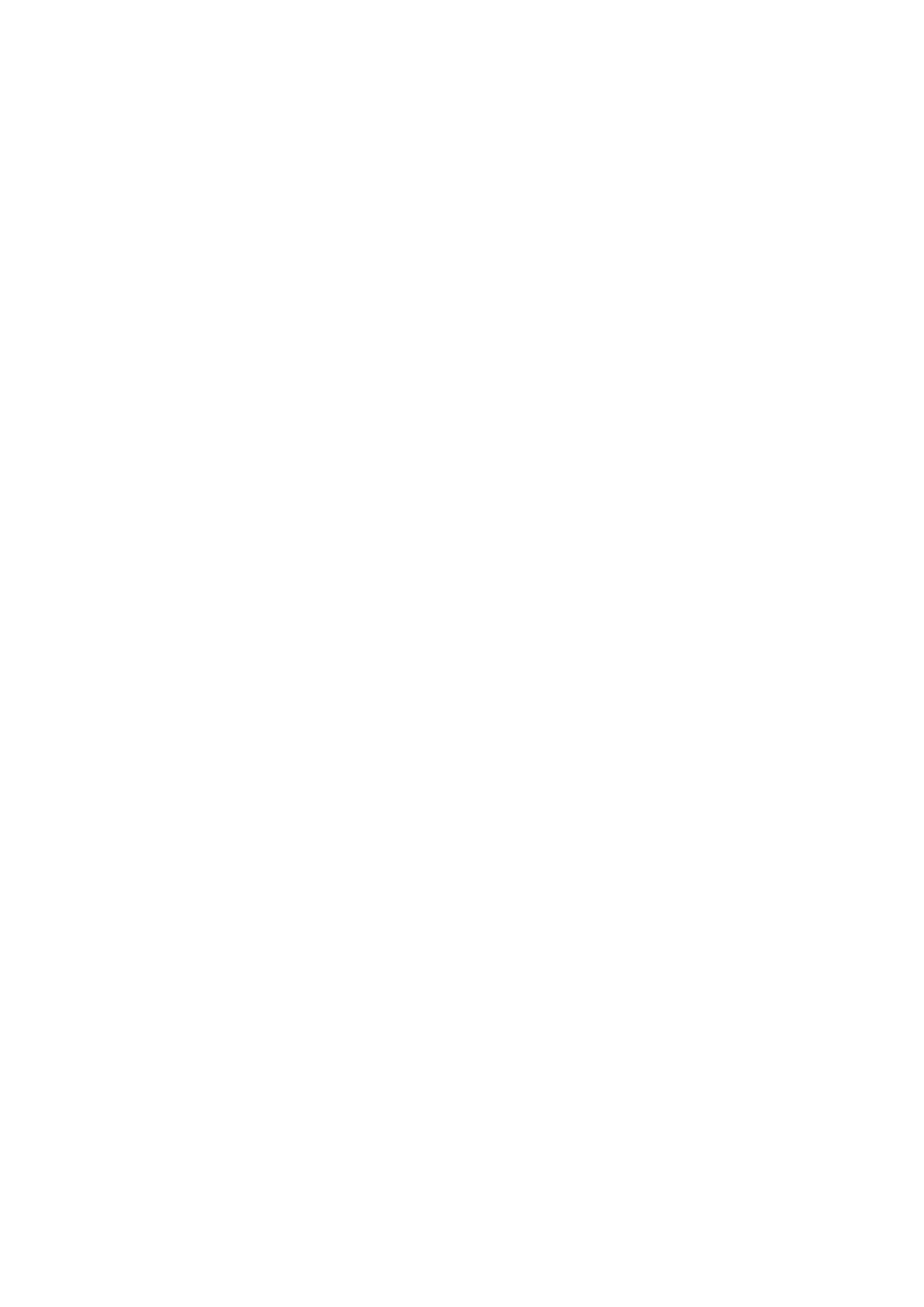# 1. Introduction

In March 2015, RVO requested a quick scan of the EIA for the Horizon tannery. The NCEAs review was meant to inform the RVO decision on the extent to which the project developers are meeting the subsidy conditions. One of the conditions was: "Positive outcome of the Final Report on the Environmental and Social Impact Assessment (ESIA)". RVO also requested that the EIA report be delivered together with the license/permit of the local environmental authorities.

The results of the quick scan were published in an advisory report on the 16<sup>th</sup> of March 2015 by the NCEA Secretariat (2015-06- Quick Scan (Review) of the EIA Report on the Horizon Tannery project (PSIP13SS24) in South Sudan, no date). Aside from informing RVO decisionmaking, the NCEA review advice was also intended to help to come to a better project design.

#### Approach

In May 2015, the developers submitted a second version of the EIA report to RVO, after which RVO asked the NCEA to check whether the recommendations made in the earlier quick scan, were given adequate follow up. This document presents the findings of this check. For easy reference, it maintains the structure and sequence of the first quick scan. Throughout the text below we repeat (in italics) the original recommendations, after which the follow-up on that recommendation in the new version of the EIA is discussed, followed by an overall recommendation or conclusion. This document therefore does not represent a complete and technical review of the newly submitted EIA.

# 2. Key observations and their follow-up

Please refer to the original quick scan for detailed observations on the first version of the EIA and an explanation of the recommendations made.

## 2.0 Overall conclusion on follow-up

The revised EIA report represents an improvement in relation to the previous report. However, the NCEA concludes that serious uncertainties concerning the management of environmental and social impacts remain.

Concerning the regulatory framework for the project, the revised EIA report makes clear that the regulatory context is problematic. The project developers have made an effort to provide additional information on how the project fits with the policies of the South Sudanese government, but very little information is available, and it appears to be difficult to provide documentation of contacts with the Ministry of Environment. A license for the project has been provided, and included in the revised EIA report, but this license does not include further requirements for management of environmental or social risks. There are apparently no environmentnal standards set for this project. The project developer therefore suggests to refer to the Ethiopian standards (for which of course no enforcement mechanism exists in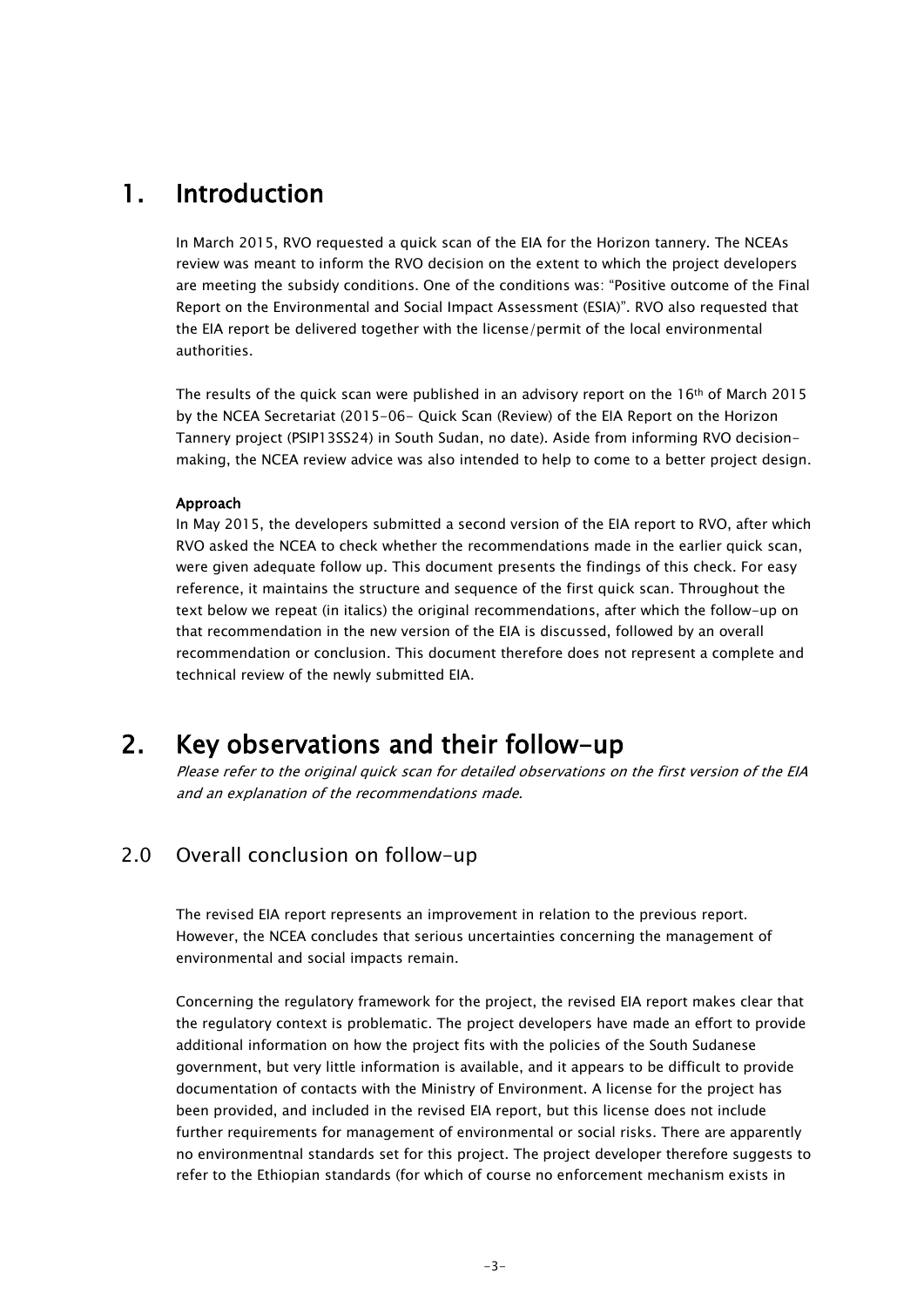South Sudan). The NCEA recommends that the RVO and the project developer discuss the significance of this weak regulatory framework for the project, and agree on an appropriate approach to management of impacts in these circumstances. This may require some additional follow-up by RVO.

Regarding the technical content of the revised EIA report, NCEA notices improvements in the description of the baseline information. The NCEA also concludes that the stakeholder consultation part of the EIA is now sufficient, and does not require any further action.

However, the revised EIA does not yet provide a complete basis to evaluate the effectiveness of the mitigation and management approaches in dealing with the key risks of this project. Particularly, concerning the potential negative impacts on other water users as a result of the release of (treated) effluent.

The IFC Environmental, Health, and Safety Guidelines for tanning and leather finishing do not seem to have been considered in the revision of the EIA report. These guidelines provide an overview of alternatives techniques, as well as a range of mitigation and management measures. The guideline also provides a set of effluent guidelines. The project developer could either be asked to demonstrate that the Ethiopian guidelines they propose to follow, are of similar quality as the IFC guidelines or explain for which reasons they propose to deviate from these IFC standards and which (potential) risks this may lead to.

#### Consequently…

The NCEA recommends that the EIA is supplemented, before decision making on the projecton the following points:.

- Project context: justification on project feasiblity in terms of market access guarantees and related transport movements. This may have consequences for alternative transport modes and related impacts (for comparison by road or by boat).
- Project description: The revised EIA considers the waste water treatment plant and the incinerator as an integral part of the project. Outlines of these project components are provided in the Annexes of the revised EIA report. When the designs will be further detailed as part of the revised EIA, this may require a check by an expert in the matter as to assess whether these project components will indeed be able to meet the set standards regarding air and water quality.
- The proposed mitigation measures still need some further elaboration as some of these are currently formulated as 'intentions' but not described in sufficient detail. This is crucial to warrant environmentally sound project execution. The need for describing these mitigation measures as detailed as possible (including required budget for instance) is particularly relevant in the situation in South Sudan, where the institutional capacity for environmental monitoring and enforcement will be weak if not absent.
- When this additional information will have been provided, it is also required to present this in a clear and easily accessible non-technical summary to the EIA.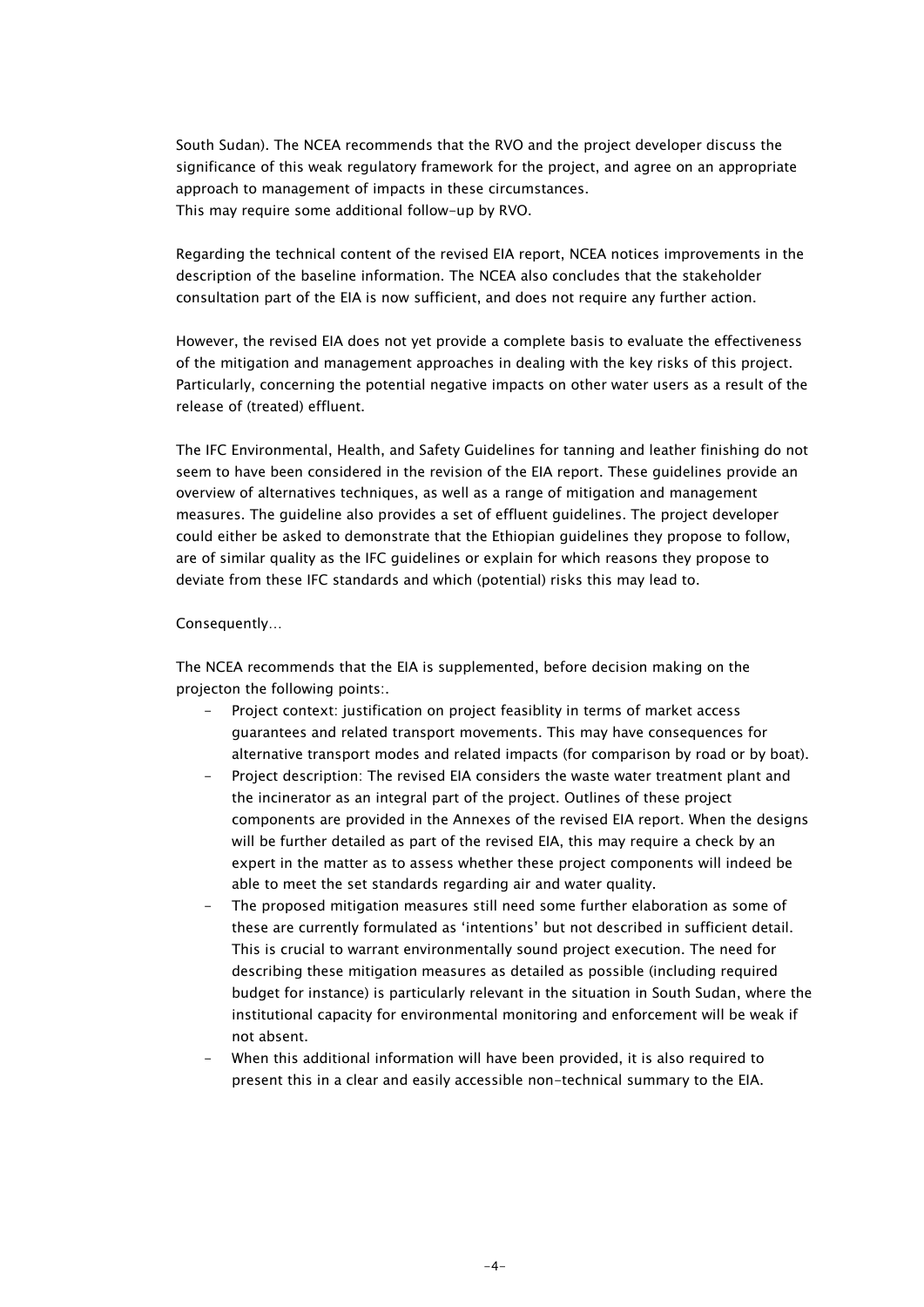# 2.1 Conformity with national ESIA procedure and standards

■ The NCEA has therefore not been able to perform a check of the tannery EIA report against the South Sudan EIA regulations, and recommends that the EIA consultant and/or developer contact the Ministry of the Environment in Juba to identify the relevant EIA requirements, and provides conclusions on the applicable requirements in the EIA report.

Chapter 4.1 in the revised EIA explains that environmental legislation for South Sudan is still under development. Since 2013 there is a civil war ongoing in South Sudan and the political situation is unstable. Horizon Tannery has spoken with the governor about the realisation and operation of the tannery and states that the governor was positive about the plans. Horizon Tannery also requested and received an operational licence from the Ministry of Commerce, Industry, Mining & Investment from Juba (which is attached as annex 2 to the revised EIA). This license however gives no regulatory requirements for the operations. The revised EIA states that this is probably due to the lack of South Sudanese standards. Given that situation, the EIA proposes that because Horizon Tannery is familiar with the situation in Ethiopia, where there is a similar environment as in South Sudan, and that Horizon tannery will at the very least meet the Ethiopian standards. In addition the EIA states that on top of this, they intend to limit the environmental impacts as much as is reasonably achievable through implementing of an environmental management system. However, reasonable achievable is not further specified.

NCEA recommendation: The project developers have not contacted the Ministry of Environment, but explain that environmental legislation is still developing. They have made an effort to obtain other licences and support. They do commit themselves to following the Ethiopian standards as a minimum. (see also NCEA recommendation under 3.3)

# 2.2 Quality of Technical content

Consequently, the NCEA recommends a revision of the EIA report, so that the current draft can be completented with the following (each aspects will be detailed in chapter 3 of this advice).

 The description of the project EIA objectives and the project context, as well as any relevant alternatives (such as alternative locations or technologies) is too limited and needs to be further elaborated.

#### See NCEA recommendations in 3.2

 The description of the receiving environment where the project will be located is also insufficient, The description in text is too limited, and maps and photos are lacking. A detailed description of the receiving environment is needed, and this section should should identify any specific charactericts that will influence the appreciation of the potential impacts of the project and the relevance of measures.

#### The NCEA concludes that on this point the revised EIA report is now sufficient..

 The EIA report should also proritise potential impacts in relation to the receiving environment and compare measures that can be implemented to address these impacts. The EIA report needs to be specific about which measures will in fact be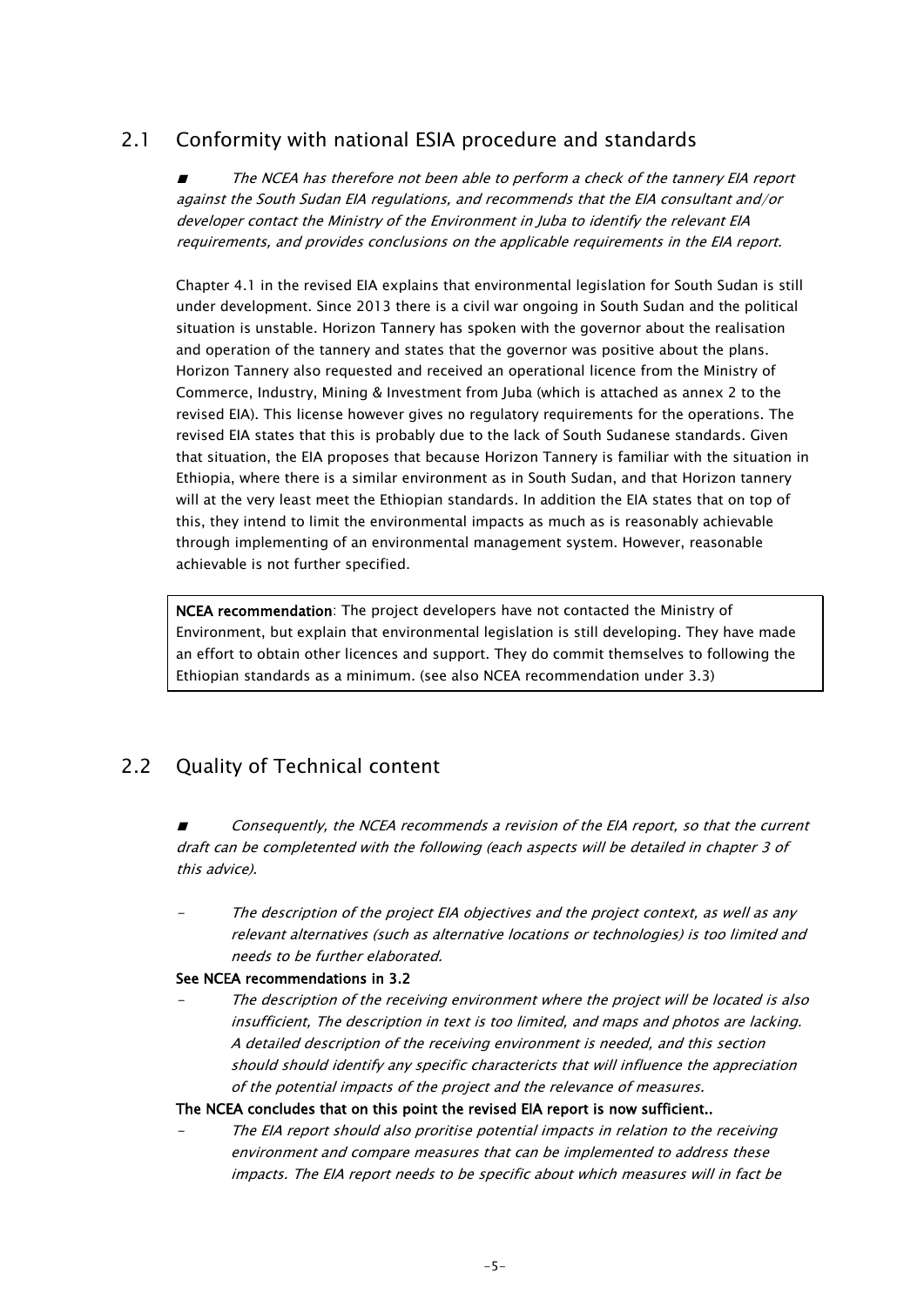implemented and how these measures will be incorporated into the project design. The EIA report also needs to set out what standards these measures are expected to achieve in terms of emmission to air, effluent levels, etc.

#### See NCEA recommendations in 3.3. and 3.5

 In addition the EIA report currently does not present a clear, measurable environmental monitoring and management approach (environmental management plan and monitoring plan) to track residual impacts and manage day-to-day operational risks.

#### See NCEA recommendations in 3.6

 Finally, the participatory elements of this EIA appear to be weak. The EIA report does not demonstrate that stakeholder have been consulted (people living near the proposed area, but also South Sudanese governmental stakeholders). The report should include not only an explanation of who has been consulted, but also of how the concerns raised have been taken into account in project design. Lack of such consultation would be a missed opportunity to gather relevant information and to prioritise impacts, but also to raise awareness on, and support for, the project, which is turn may lead to resistance during project implementation.

The NCEA concludes that on this point the revised EIA report is now sufficient.

# 3. Detailed observations per chapter

Please refer to the original quick scan for detailed observations on the first version of the EIA and an explanation of the recommendations made. The structure of this chapter follows the original EIA report.

## 3.1 Background and Introduction

The NCEA recommends to include a non-technical summary that summarizes information that is contained in the report itself, at the very beginning of the report.

The NCEA observes that a non-technical summary is still lacking. The revised EIA starts with half a page called "Background" only.

NCEA recommendation: Add a summary on the main findings of the revised EIA report, for the reader to understand and assess the project, its anticipated environmental consequences and the mitigation measures that Horizon Tannary will implement.

### 3.2 Project description

The NCEA recommends a more elaborate description of the project context and alternative options for the project, to such an extent that comparison of alternatives is made possible.

Regarding the project context, the NCEA notices that the text has not been changed, apart from the addition of two sentences. The facts and figures present estimates for South Sudan only. It can therefore not be justified that the tannery will indeed generate an annual income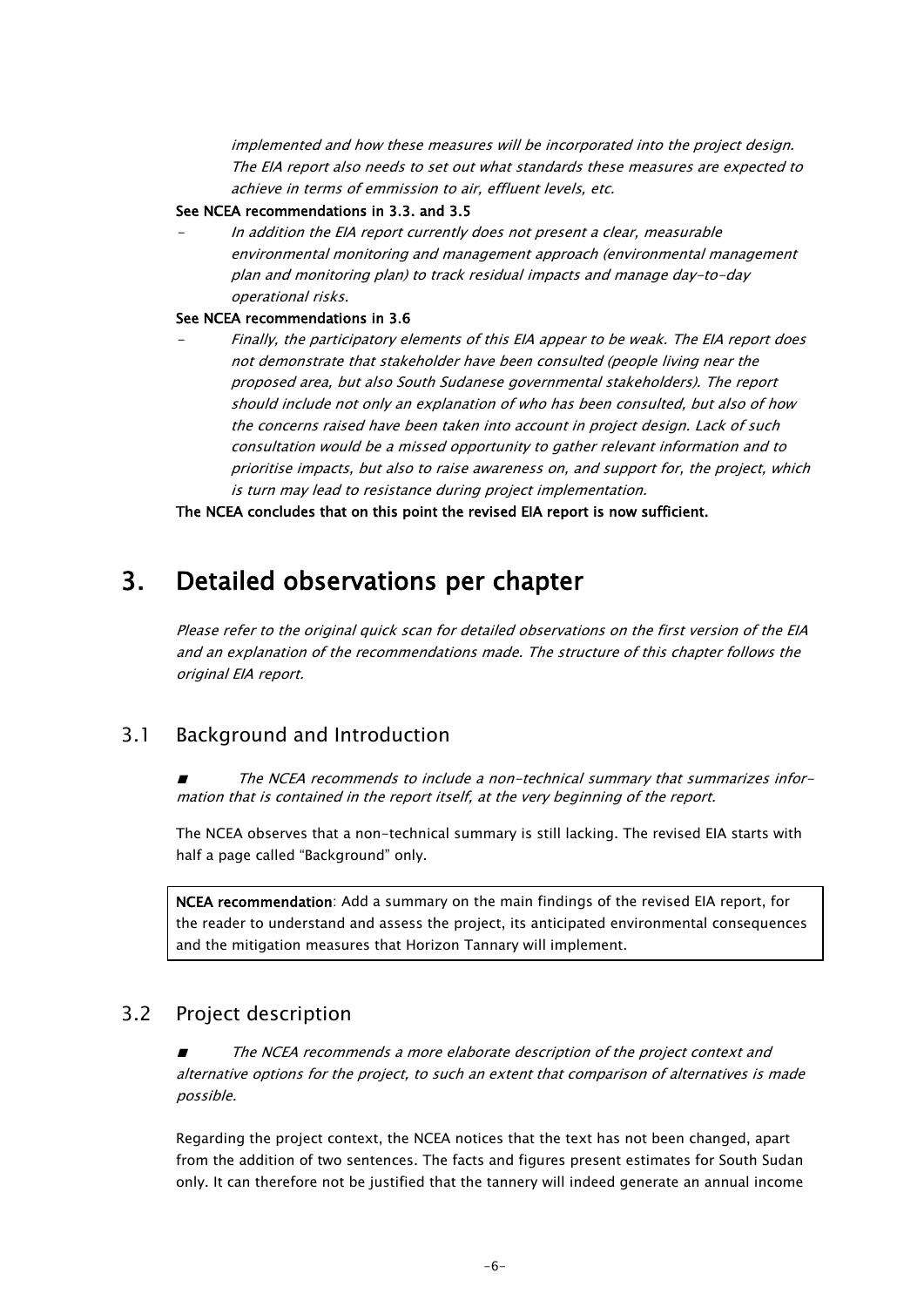of over 3 million euro. There is still no reference to any agri-processing or other relevant policy of the South Sudanese Government, which could serve to demonstrate how this project fits within the current policy context and priorities. Neither is there any further information provided on where the market for the tannery products is expected to be, which is relevant in relation to the transportation movements (and any potential transportation impacts) that the project will generate.

On transport movements the revised EIA now states: "The Horizon Tannery is located near to the roads to Juba. The supplies and the ready product will be transported by truck. Also supply of raw material by boat is researched and if possible implemented".

NCEA recommendation: It could well be that any agri-processing policy is lacking in South Sudan. If this is the case, the EIA should clearly state this. As mentioned earlier, the Governor is positve about the plans. The EIA could have reflected this with somemore detail (documented evidence) to show that the initiative fits within the South Sudan Government policies and/or priorities.

NCEA recommendation: Regarding transport, the revised EIA only mentions the number of truck movements during construction (500 in total), but does not provide such numbers for the operational stage of the project. It would be relevant to have these numbers available for the developer to compare the road versus boat transport options that they intend to assess. The project developer however does not make clear when they want to further assess these options.

The revised EIA has now added a chapter on alternatives:

"Horizon Tannery needs a location near to the water which is central to the road. Due to the political situation in South Sudan and the fact that it is a young country the ownership of real estate is not clear in all cases. Horizon Tannery researched three locations. Only for one location the ownership is clear. For this reason the other locations are not available". "Because off the demand on wet blue leather and the experience with this process, Horizon Tannery constructs a "wet blue tannery". The tannery will meet international standards on environmental rules".

NCEA conclusion: The revised EIA now better substantiates why location alternatives or different processing methodologies are not realistic in this case. No further action required.

The NCEA also recommends to include a more complete description of the project activities in the EIA, allowing the reader to fully understand what exactly is being proposed and where. It could be very helpful to also provide a map with the project location, a figure showing project lay-out, including the different project components, as well a some illutrative material, such as photos.

The revised EIA now indeed includes a map (from google maps) and has included some photos to illustrate some of the processing steps and surroundings of the project site.

The revised EIA report also explains that the water treatment plant and incinerator will indeed be part of the project (and not only optional mitigating measures) and meeting standards as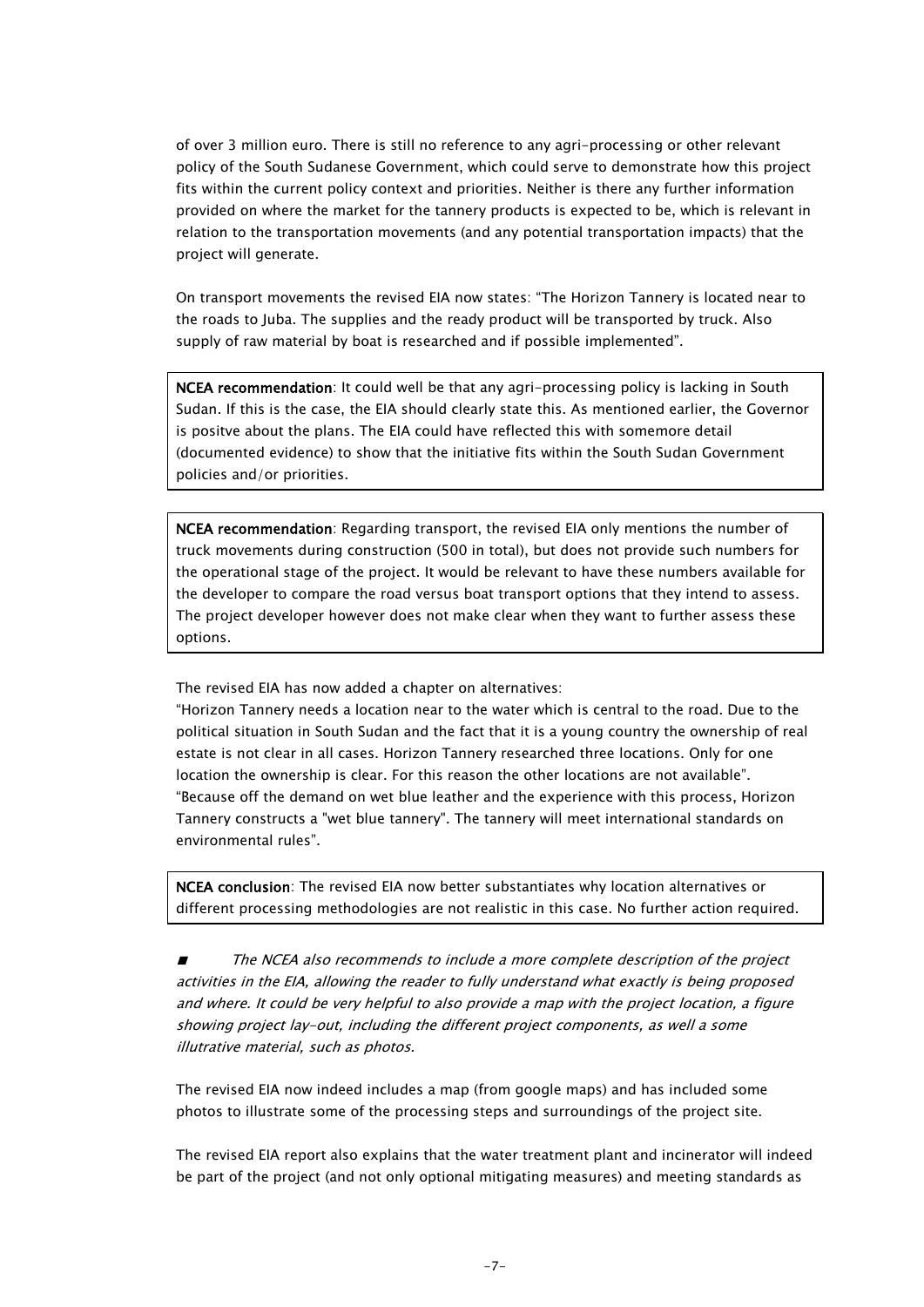specified in par. 4.3.1 and 4.3.2. This has also led to another adaptation to the project: the required hot water will be generated by a heat exchanger on the waste incinerator instead of the earlier planned solar heaters.

**NCEA recommendation**: The revised EIA now gives a better impression on project activities. The NCEA however also notices that there is some information available on the project (drawings of factory design, waste treatment layout), but which is currenlty not part of the revised EIA. These details should be incorporated in the EIA to enable better understanding of the project components.

# 3.3 Environmental policy framework

The NCEA recommends that the proponent specify exactly which standards will be met by the project, as well as provide information on the mechanisms in place to ensure that these standards are met, including agencies within the South Sudanese government responsible for checking whether standards are adhered to. The NCEA would like to draw attention to the standards provided in the IFC Environmental, Health, and Safety Guidelines for Tanning and Leather finishing.

The revised EIA has removed the paragraph on International standards and Annex A, where emission limits were indicated for countries around the world as a comparison. Instead a paragraph was included explaining that the Ethiopian Environmental regulations for Tanning and Leather finishing will be used to set the emission limits and environmental goals for Horizon Tannery. These regulations do indeed give specific standards or limits for emissions to air quality and discharge to water. But it is not clear whether these meet international standards like those of IFC.

For soil contamination, odour, waste incineration, waste management and noise, the Ethiopian regulations do not provide clear standards. In those cases the revised EIA proposes (more or less) concrete options for how to deal with these gaps:

- "To prevent spills to contaminate the soil, installations with soil-hazardous-fluids will be operated above impermeable or liquid-retaining floors. The location and presence of impermeable or liquid-retaining floors will be part of the design of the tannery".
- "Horizon tannery will take actions to prevent odour nuisance for inhabitants".
- "The waste incineration will oblige the emission concentration limits. Besides that, the principle will be adapted to the incineration of chromium containing waste".
- "Horizon Tannery will follow the waste rules (= hierarchy from prevention to disposal) and will process the wastes without proper disposal possibility, such as sludge with chromium, in their own plant".
- "Horizon Tannery will take actions to keep noise on acceptable levels for inhabitants, this prevents noise nuisance".

NCEA recommendation: The revised EIA now provides better and more specific information on standards that will be adhered to. The revised EIA does not provide information on how environmental enforcement will be assured by South Sudanese institutions, probably due to the non-existance of these. The NCEA advises that the these measures be further specified, e.g. what kind of actions will be taken, and what does 'proper disposal' imply. These specific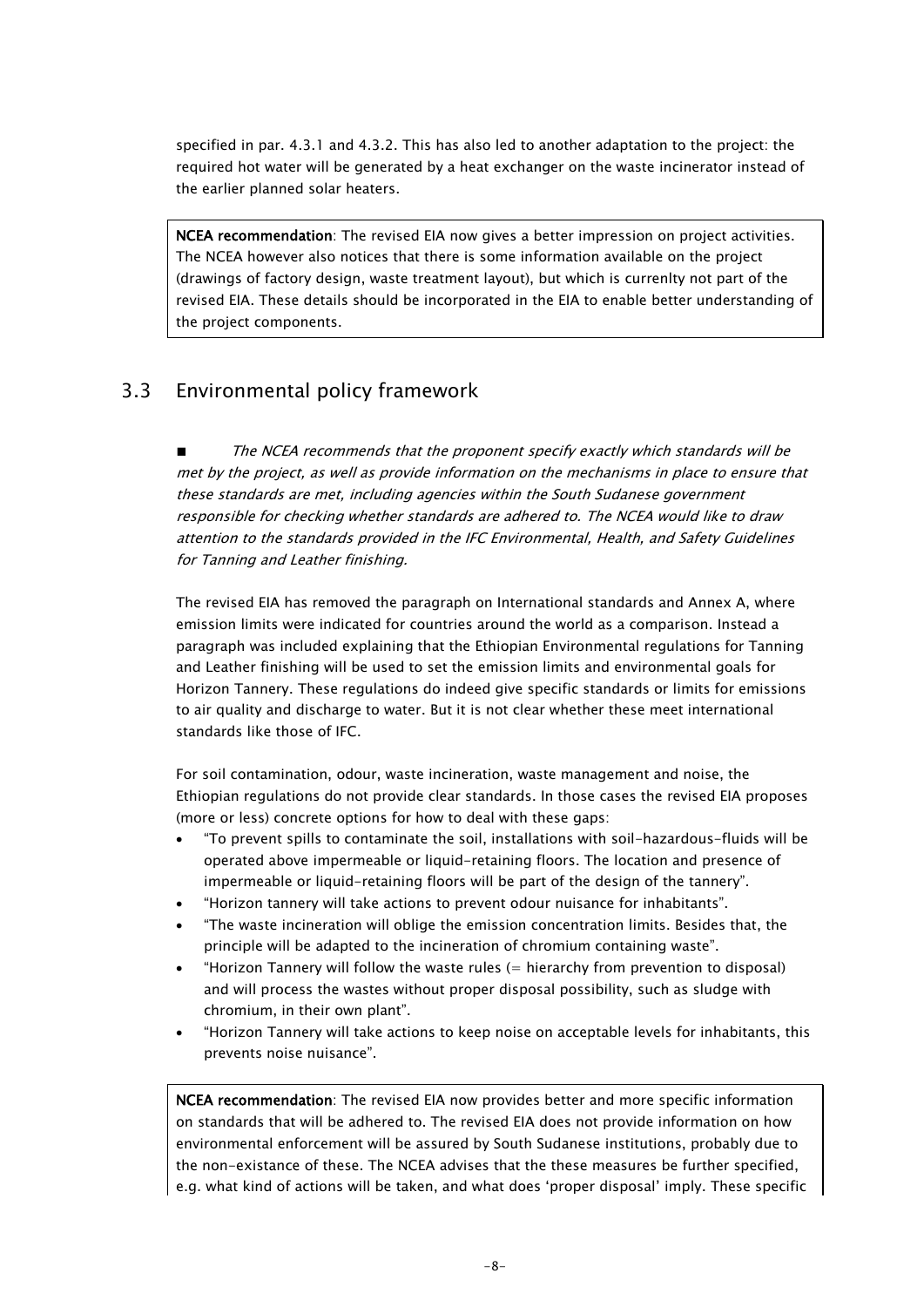standards could then be part of the RVO conditions, thus providing a mechanism to ensure that these standards are indeed met, in the absence of South Sudanese enforcement mechanisms.

### 3.4 Current environment – baseline situation

■ The NCEA recommends a revision of this chapter on baseline environmental and social conditions along the lines of the above observations. Specific attention will need to be paid to the verifiability of the information. The guidelines of the EBRD or the IFC on the environmental and social management of impacts of tanneries could be informative in identifying the relevant factors to describe in the baseline.

The revised EIA has added some information on the description of the project area, e.g on land use in the vicinity, vegetation and nature and soil type. Also some information on the river water quality is now available, because one sample has been taken and analysed. Two maps and one photo have been added to give more information about the project location.

The additional information shows that there are no vulnerable or protected areas near the site. It also makes clear that the project area is mostly empty and unused, apart from incidental use for food crop growing presumably by local residents (two families living at a distance of app. 500m). In the immediate surrounding (app. 1.000 m) of the project nobody indicated to use the land. The land owner indicated not to know of any use of the land. The revised EIA states that it is not anticipated that the project will cause any negative impact on the closest housing.

Approximately 1 km down the river, in the direction of Juba, agriculture activities are taking place, mostly along the river, using the river water for irrigation (if needed since rainfall is quite common almost year round). The small farms, many not inhabited, grow sorghum, maize, cassava and vegetables. Further down the river at approximately 3 km, population density increases and people take their drinking water from the river (as well as releasing their faeces and urine into it). The nearest densely inhabited areas of Juba are about 6 km downstream from the tannery location. At approximately 12,5 km the main intake of water (mostly by trucks) for Juba town takes place. This water is supplied to different facilities which treat water on small scale (such as hotels) but it is also used untreated. Juba still lacks an adequate clean drinking water supply. Over 90% of the city dwellers depend on water from the River Nile. Only about 10% have access to running tap water or bottled water.

NCEA conclusion: The revised EIA now gives a better impression on the project area. The report also provides information to support the conclusions that potential land tenure issues are not relevant for this project, and that there are no other stakeholders, apart from the 2 families, that should have been consulted also. The paragraph however makes very clear that release of the treated wastewater of the tannery to the Nile river may form a risk to people using the water downstream for various purposes.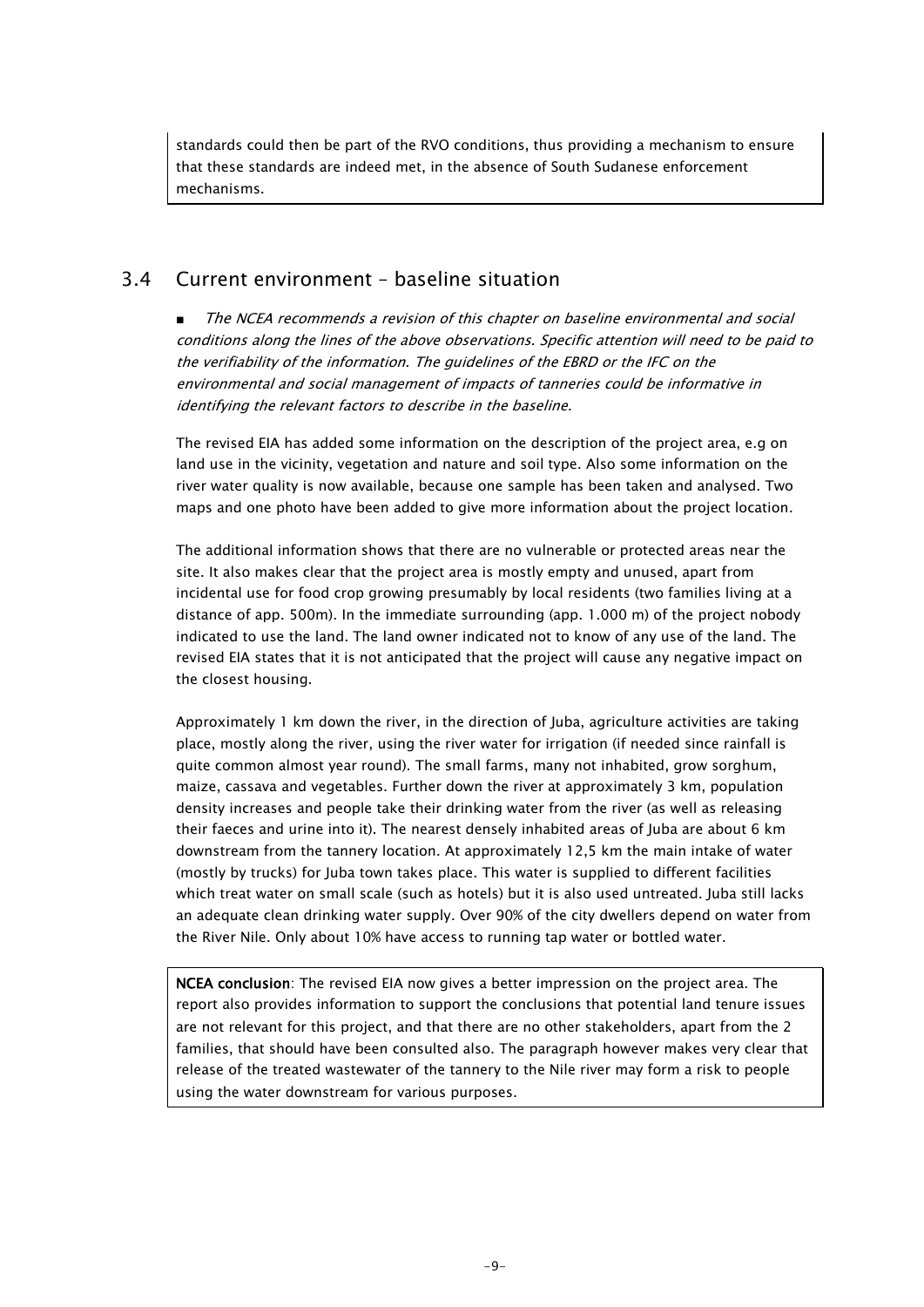## 3.5 Impacts, mitigation and residual impacts

The NCEA recommends to provide additional information on impacts in this EIA report, as follows:

 for the construction phase: include information showing consultation with authorities and other stakeholders to make sure that current land use will not be negatively affected by the projet. The suggested environmental protection measures should include budget and responsibilites;

- continue with a chapter for the operational phase, containing a step by step assessment of each of the identified impacts. This chapter should end with a summary table providing an overview of identified impacts ánd their importance;
- finally, include a chapter identifiying mitigation measures to implement for each of the impacts. Again, conclude this chapter with a summary table that gives an easy overview of impacts, their importance and ways to mitigate them, and the effectiveness of the mitigation (e.g, for effluents: the load in mg/l per pollutant after mitigation, as compared to the standard adhered to). Distinguish between measures which are absolutely necessary and measures which are optional, including their cost implications and responsibilities.
- special attention is needed for the proponents proposal to include incineration of solid waste as mitigating measure. Sludge and solid waste from skin handling after tanning contain trivalent chromium that, upon incineration, can transform to carcinogenous hexavalent chromium. For sludge, the EIA proposes chrome recovery through pretreatment with phosphoric acids and recycling in a chrome recycler or immobilisation in cement. The EIA does not describe the potential impact of chrome emissions of the proposed incineration of solid waste streams from skin handling after tanning (> 1000 kg of waste per day). This emission should be described, including its dispersion, numbers of exposed persons and potential health impact. The EIA should propose mitigating measures for this potential impact, assess their effectiveness and any possible residual impacts.

The NCEA notes that impacts in the construction phase have not been described separately in this chapter, because according to the revised EIA, they will be short and limited as opposed to the impact in operation phase. Current land use is not negatively affected by the project.

The impacts during the operation phase are, in the revised EIA report, now indeed provided in a summary table, indicating the possible impacts and their importance by adding scores (ranging from  $++$  to  $--$ ), including a (very) brief explantion for the reasons behind these scores. Only the five highest scoring impacts are subsequently further appraised, being soil and water pollution (by solid and liquid waste and waste water), air pollution, workers health hazards, odor and water resource depletion (the latter not being relevant as there is sufficient water available in the Nile river, so therefore it is not really clear why it received a high score).

Mitigation and residual impacts in the revised EIA are now described in a separate chapter 7, which however does not follow the same sequence of the impacts identified and described in the previous chapter 6 (called Environmental impacts). It starts for instance with a paragraph om impacts and mitigation during the construcion phase, mentioning 5 significant effects,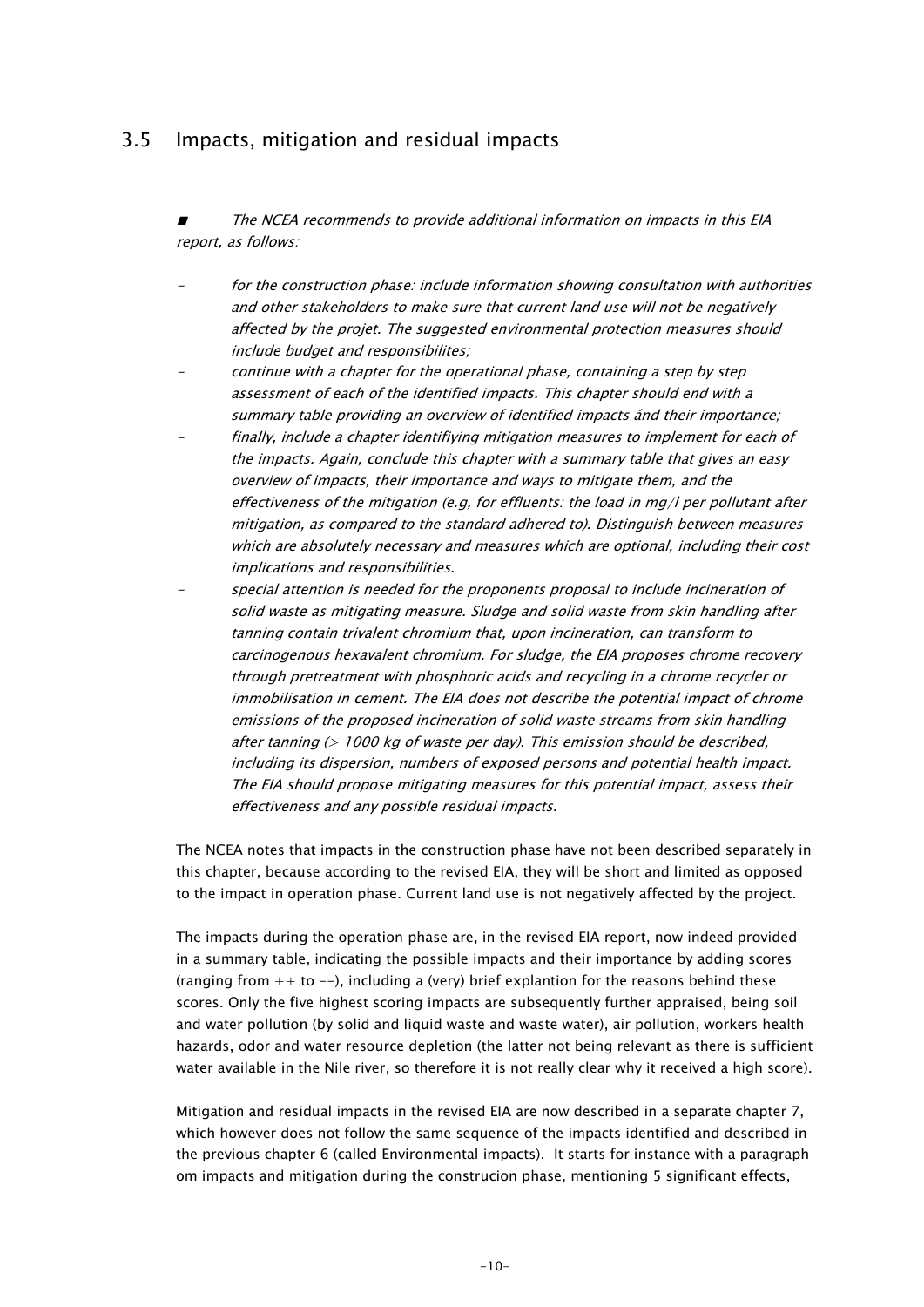followed by a set of 3 environmental mitigation measures. This paragraph is then followed by a paragraph on mitigation during the operational phase and distinguishes the following categories:

- Efficient use of process chemicals: application of some selected mitigation strategies at the production stage of the project are 'advised to be adopted by Horizon'
- Waste prevention techniques: describing 10 measures that Horizon Tannery will use
- Waste reduction and treatment: describing that the wastes of the plant will be reused if possible and when not possible, properly disposed. Four measures are said to be implemented or further investigated (depending on e.g. economic viability)
- Water treatment plant: stating that Horizon Tannery will treat the waste water before discharging it in the river, reducing the pollution in the waste water at least till the emission limit values for discharge to water as described in paragraph 4.3.2.
- Incineration of tannery sludge and solids: the methane occurring from the effluent treatment plant is also used in the incinerator. The emissions off the waste incinerator will meet the legislative emission concentration limits as described in paragraph 4.3.1. It is also stated that the design will pay special attention for the chromium in de waste. This means that a two-stage incinerator with a starved air primary chamber is inserted to avoid the oxidation of chromium(III) to chromium(VI). Also the temperature of gases in the secondary combustion chamber will be held above 1123 K (850 °C) for a minimum of 2 seconds, to ensure the destruction of dioxins and furans.
- Reducing work hazards: mentioning 6 measures that Horizon tannery will apply.

NCEA recommendation: The revised EIA makes a good effort to identify the most important impacts. This is followed by a presentation of mitigation measures, which are confusingly categorized differently than the impacts. Therefore mitigation measures for e.g air pollution and odor are not specifically addressed in this chapter. Moreover the measures need some further detailing in terms of concrete measures/activities that will indeed be applied/executed, and/or need further research or investigation. This should also include clear budget reservations.

## 3.6 Management and monitoring

■ The NCEA recommends the elaboration of an EMP, and its direct integration in the EIA report. The EMP should be presented in a form allowing 1) easy consideration of the acceptability of the proposed project for the decision maker, and 2) once approved, easy implementation and monitoring, including designation of the organisations executing each measure and the necessary budget requirements.

The revised EIA report has not included an EMP, but instead describes an environmental management program consisting of an Environmental Management and Ergonomics Department and a Cleaner Production Audit Team. For both, the duties are specified. However, these are not directly linked to the identified mitigation measures.

NCEA recommendation: For easier check of the required implemention of the mitigation measures, it is advised to bring these more clearly in line with the duties of both teams.